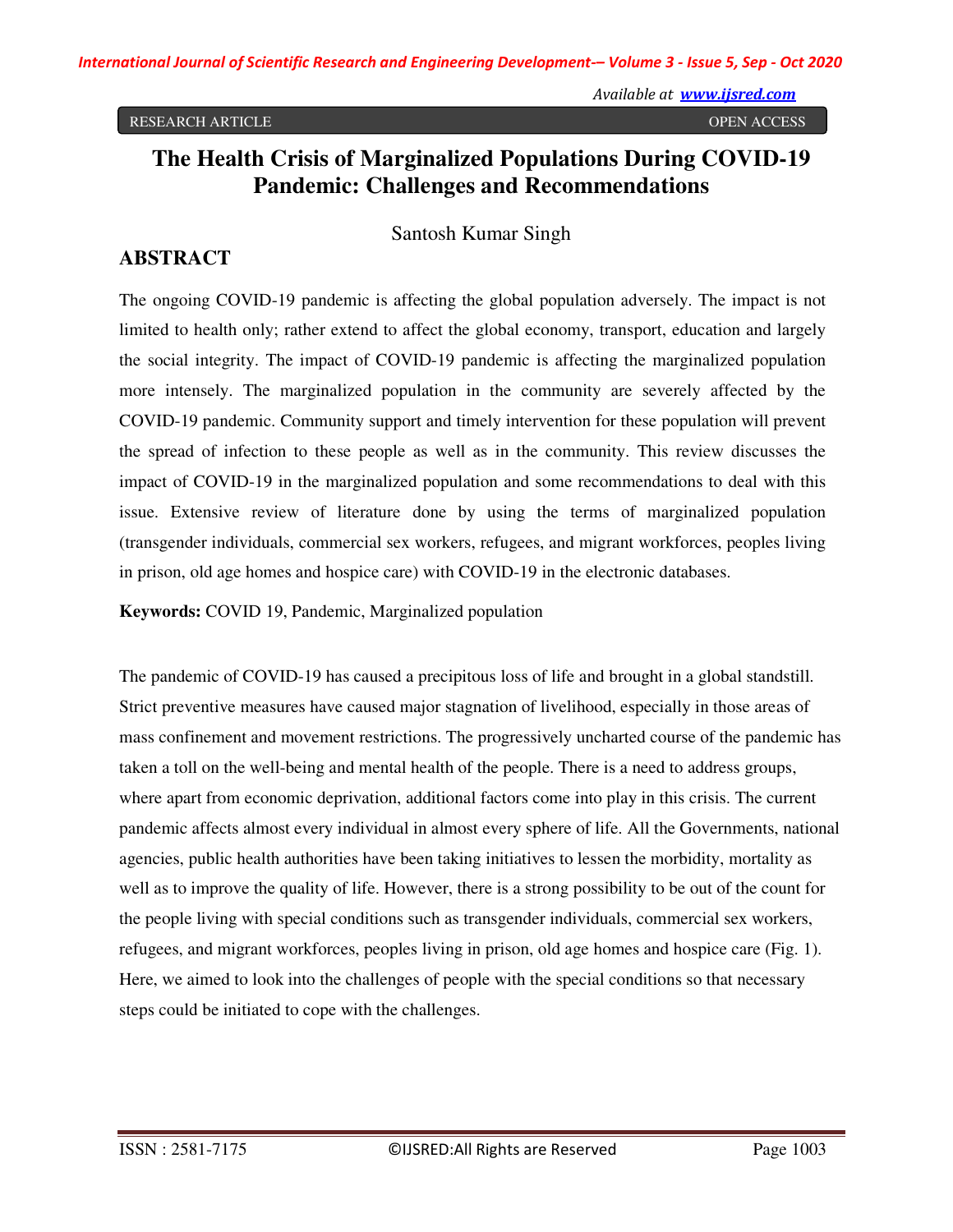

**Fig. 1:** Marginalized populations

## **Homeless people**

Care of homeless individuals is a major concern as they serve both as cases and potential carriers. Their economic, social and psychological issues visibly make them the most disadvantaged sections of society. This makes them more susceptible to infectious diseases. One of the multiple challenges is their mobility which not only promotes the spread of disease but also limits contact tracing. Reports of triage discrimination against this group have also been known (Schiff *et al.* 2017). Barely surviving in overcrowded settings with high mortality, a public emergency or natural disaster would affect them severely. Closure of public places and clearing out of streets would mean the removal of their temporary shelters.

## **Transgender Community**

The transgender community often lives in clusters in poor socioeconomic conditions due to low acceptance of the gender continuum in a sex binary societal construct (OCHA, 2020). Many live in parks and railway stations and seeking gratuity in ceremonies, begging in public transport or as sex workers. Trains, buses, and crowded marketplaces are their chief sources of income and also likely points of being exposed to the virus. Sadly, the shutdown of the same translates directly to a loss of daily wage for them. During a respiratory pandemic, preventive public health and sanitation measures are difficult to implement. Work and travel restrictions introduce financial set-backs as well. Crucial for the well-being of these otherwise ostracized people is support from within their community in the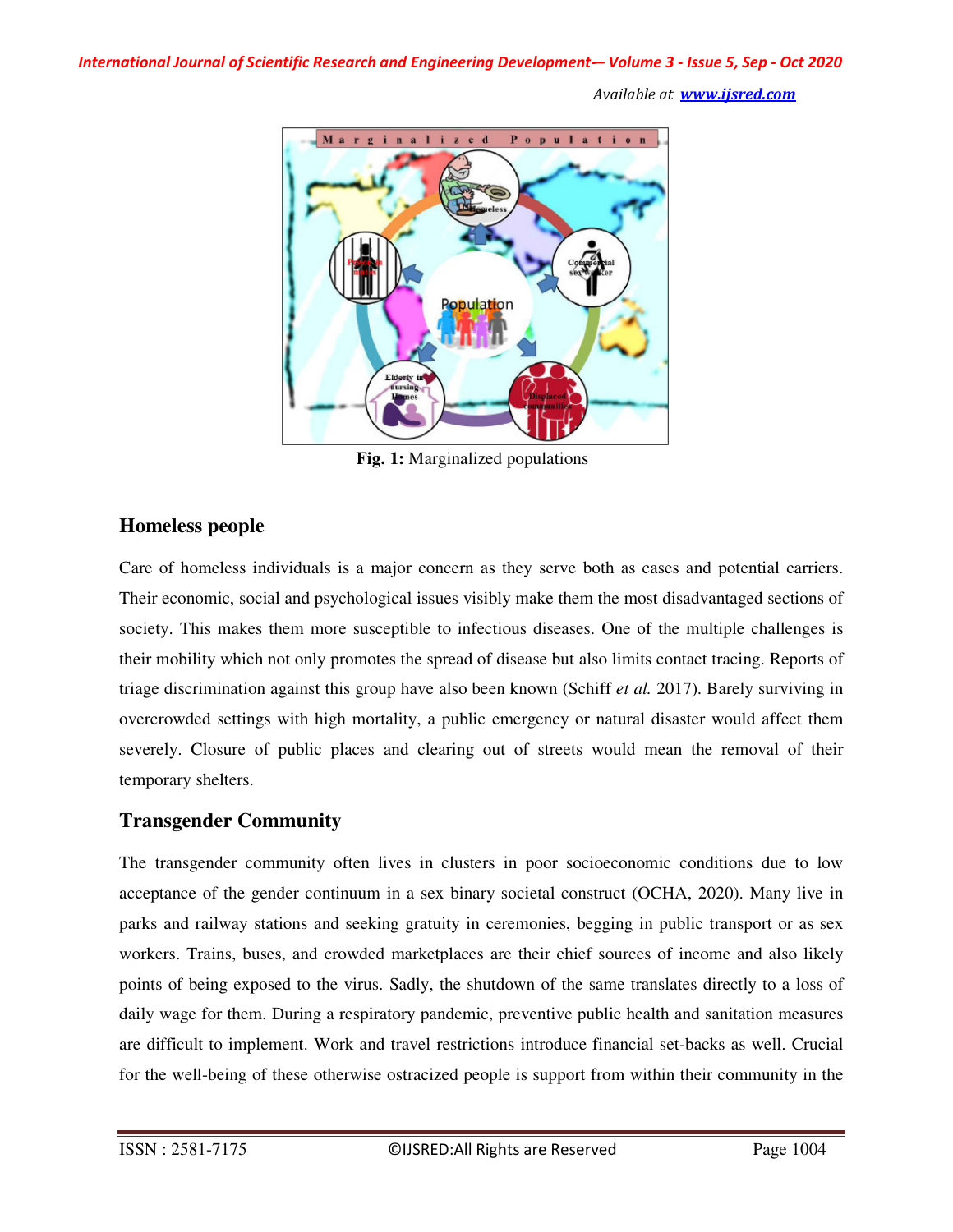form of functions and gatherings - all of which have been brought to a stop by the pandemic (Khan *et al.* 2009).

The health needs of the transgender community are varied and very often poorly understood (Stroumsa, 2014). With many being unaware of their status, HIV is a major threat to their health, (Poteat *et al.* 2015) especially in the setting of a pandemic. Transgender individuals are more prone to develop psychiatric illnesses (Dhejne *et al.* 2016). Hormonal and supportive therapy they may be receiving may be halted due to restrictions implemented. Unavailability of required medication may aggravate gender dysphoria (Kennith, 2020). The transgender community is easily ignored while planning for disaster and disease and government response to the needs of this community has been inadequate in India. (Dominey-Howes *et al.* 2018)

## **Commercial Sex workers (CSW)**

Commercial sex workers are less acknowledged by society and experience ostracism from policies and welfare schemes as an occupational group (Chotiner, 2020). The establishments are clustered in dense slum-like dwellings, where the public health measures regarding COVID-19 cannot be implemented. They have less access to healthcare and concerns like HIV also affect them.

In a widespread lockdown, to earn a livelihood there are chances of concealment of the disease status of both the sex workers and the clients. And in case of any suspected or COVID-19 positive CSW, tracing the clients is tedious due to societal stigma.

## **Displaced communities**

Some of the most vulnerable to the ill-effects of the pandemic is the displaced populations of the world: refugees, asylum-seekers, migrants, stateless people and the internally displaced. The United Nations Refugee Agency (UNCHR) puts the total number of displaced people all over the world at 70.8 million, 84% of which reside in developing countries (Reuters, 2020; United Nations High Commissioner for, 2020).

Refugees live in some of the most densely packed areas of the world, with baffling population density running in millions per km2. There the spread of the virus becomes all too easy. Globally, their access to basic amenities, like clean water and sanitation, remain scarce. Large families crammed into tiny tents and overcrowding under larger shelters are the norm (Kluge *et al.* 2020). Trying circumstances, such as these prevent enforcement of public health and hygiene measures, making social distancing a mere utopian ideal (The World Bank, 2020). Healthcare facilities are insufficient, outlets ill-equipped and understaffed in these areas and pandemic preparedness lags behind substantially (Fazel *et al.*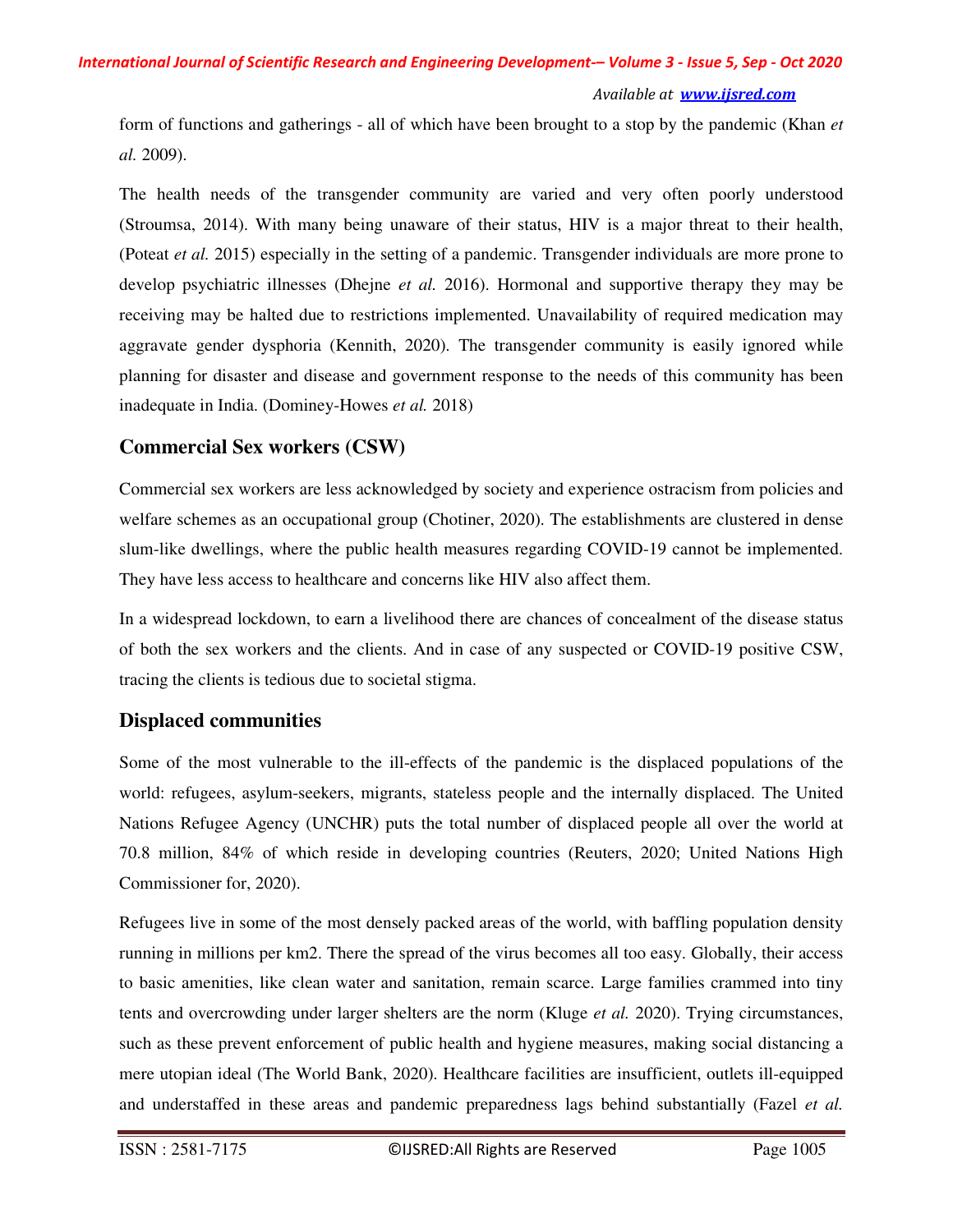2005). Traditional healthcare practices about which practitioners may be unaware also increase vulnerability (Reuters, 2020). Language is also a barrier to the dissemination of information about the disease. The internet is not accessible everywhere, not everyone has mobile phones and electricity is also not a universal privilege. Rumours and misinformation run rampant in refugee camps in times of crisis like this. Popular anti-refugee and anti-migrant notions often combined with political agenda and racial discrimination produce an environment hostile for displaced communities. Stigmatization and discrimination also result from the refugees being baselessly blamed for the spread of the diseases. Shutting down of borders, refusing asylum seekers and forceful returning refugees to their country of origin (repatriation) may result. Major depression, anxiety disorder, and post-traumatic stress disorder are prevalent in refugees (WHO, 2020).

Establishing trust is a major step to ensure that the right information reaches all and rumors are curbed, hence field workers must be locals (International Committe of Red Cross, 2020). Humanitarian organizations that try to mitigate the sufferings of the displaced people find it difficult amidst lockdowns and travel restrictions to provide services to them (Chotiner, 2020). Providing services only to refugees results in dissatisfaction among the locals outside the camps who may be in great need themselves, creating tensions between communities (Chotiner, 2020). The Inter-Agency standing committee (IASC) which is a UN forum for humanitarian coordination, has issued guidance for mental health and psychosocial support (MHPSS) in the wake of COVID-19 outbreak, in collaboration with the WHO, IFRC, IOM, and UNHCR. It especially emphasizes the needs of displaced people (OCHA, 2020).

## **Elderly in care taking facilities**

The coronavirus pandemic has affected mankind in an unprecedented way. Most research papers have pointed out an increased case fatality rate among the 703 million elderly (United Nations *et al.* 2020) aged 65 years and above (Garg, 2020; Wu and McGoogan, 2020). The pandemic has brought an immense amount of mental trauma along with the fear of death in most senior citizens with the recent reports showing abandoned and dead elderly lying on their beds in old-age homes in Israel, France, and Spain (Liphshiz, 2020). In US, CDC data shows 13.8% hospitalization rate in 65+ group and 80% deaths (CDC, 2020a). Italy has the highest average affected age reported worldwide i.e. 81, and 23% population with more than 85% deaths over the age of 60 years (Ball and Evans, 2020). Yet it had failed to even report the death toll in nursing homes earlier which has surpassed 2700 deaths (Breuninger, 2020). CDC China also reports 80% mortality in the 60+ age group (Liu *et al.* 2020).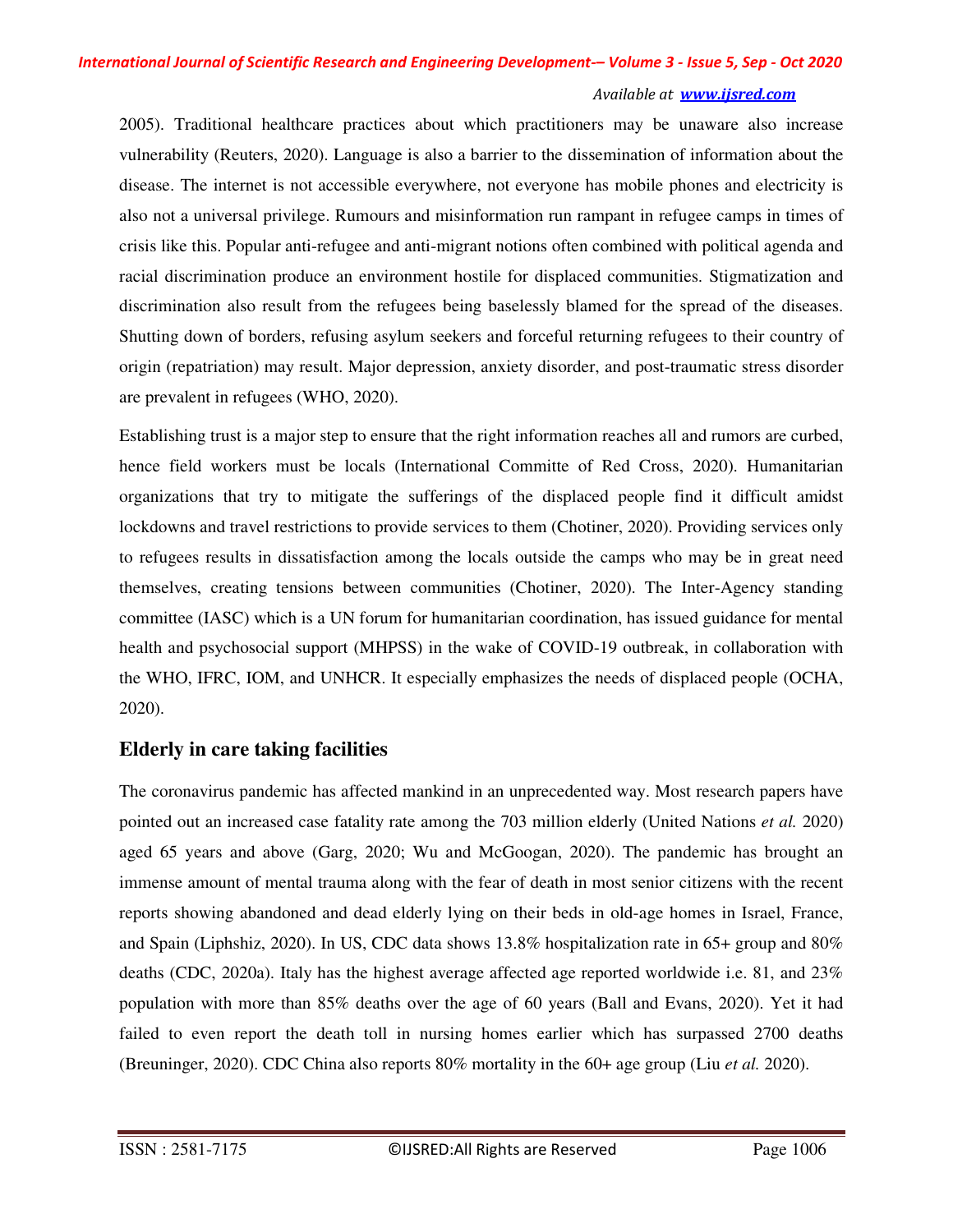#### *Available at www.ijsred.com*

CDC and WHO have released an updated guideline addressing the need for physical distancing rather than social distancing (CDC, 2020b). Most old age homes have cut all social contacts, which along with the limited workforce and lack of medical resources could lead to severe depression and PTSD as pointed by the 2003 SARS study on residents of Toronto (Hawryluck *et al.* 2004)**.** 

## **Prisoners**

Prisons are breeding grounds for any epidemic. With over 11 million prisoners worldwide in 2018 (ICPR, 2020) and increased criminal detention in some countries for breaking lockdown laws, the world is facing a vicious circle (Akiyama *et al.* 2020). Outbreaks have erupted in

| Homeless<br>1<br>population<br>Prevention by mass<br>Temporary<br>containment not<br>arrangements and<br>stable provision of<br>possible<br>food, water for<br>Mobility causing a<br>high rate of<br>drinking and<br>infection spread and<br>sanitation purpose.<br>Crowd control<br>contact tracing | <b>Community</b> | <b>Emergent Issues</b> | <b>Recommendations</b> |
|------------------------------------------------------------------------------------------------------------------------------------------------------------------------------------------------------------------------------------------------------------------------------------------------------|------------------|------------------------|------------------------|
|                                                                                                                                                                                                                                                                                                      |                  |                        |                        |
|                                                                                                                                                                                                                                                                                                      |                  |                        |                        |
|                                                                                                                                                                                                                                                                                                      |                  |                        |                        |
|                                                                                                                                                                                                                                                                                                      |                  |                        |                        |
|                                                                                                                                                                                                                                                                                                      |                  |                        |                        |
|                                                                                                                                                                                                                                                                                                      |                  |                        |                        |
|                                                                                                                                                                                                                                                                                                      |                  |                        |                        |
|                                                                                                                                                                                                                                                                                                      |                  |                        |                        |
| difficult                                                                                                                                                                                                                                                                                            |                  |                        | during the collection  |
| of food, water, and                                                                                                                                                                                                                                                                                  |                  |                        |                        |
| other supplies.                                                                                                                                                                                                                                                                                      |                  |                        |                        |
|                                                                                                                                                                                                                                                                                                      |                  |                        |                        |
| $\overline{2}$<br>Displaced                                                                                                                                                                                                                                                                          |                  |                        |                        |
| <b>Education</b> and<br>communities<br>Dense                                                                                                                                                                                                                                                         |                  |                        |                        |
| information<br>accommodation                                                                                                                                                                                                                                                                         |                  |                        |                        |
| dissemination<br>with scarce                                                                                                                                                                                                                                                                         |                  |                        |                        |
| resources making<br>regarding                                                                                                                                                                                                                                                                        |                  |                        |                        |
| measures of public<br>respiratory hygiene                                                                                                                                                                                                                                                            |                  |                        |                        |
| health and sanitation<br>and personal care in                                                                                                                                                                                                                                                        |                  |                        |                        |
| impractical limited<br>local languages.                                                                                                                                                                                                                                                              |                  |                        |                        |
| healthcare resources<br>Stockpiling and                                                                                                                                                                                                                                                              |                  |                        |                        |

**Table 1:** Specific issues of marginalized population and suggested recommendations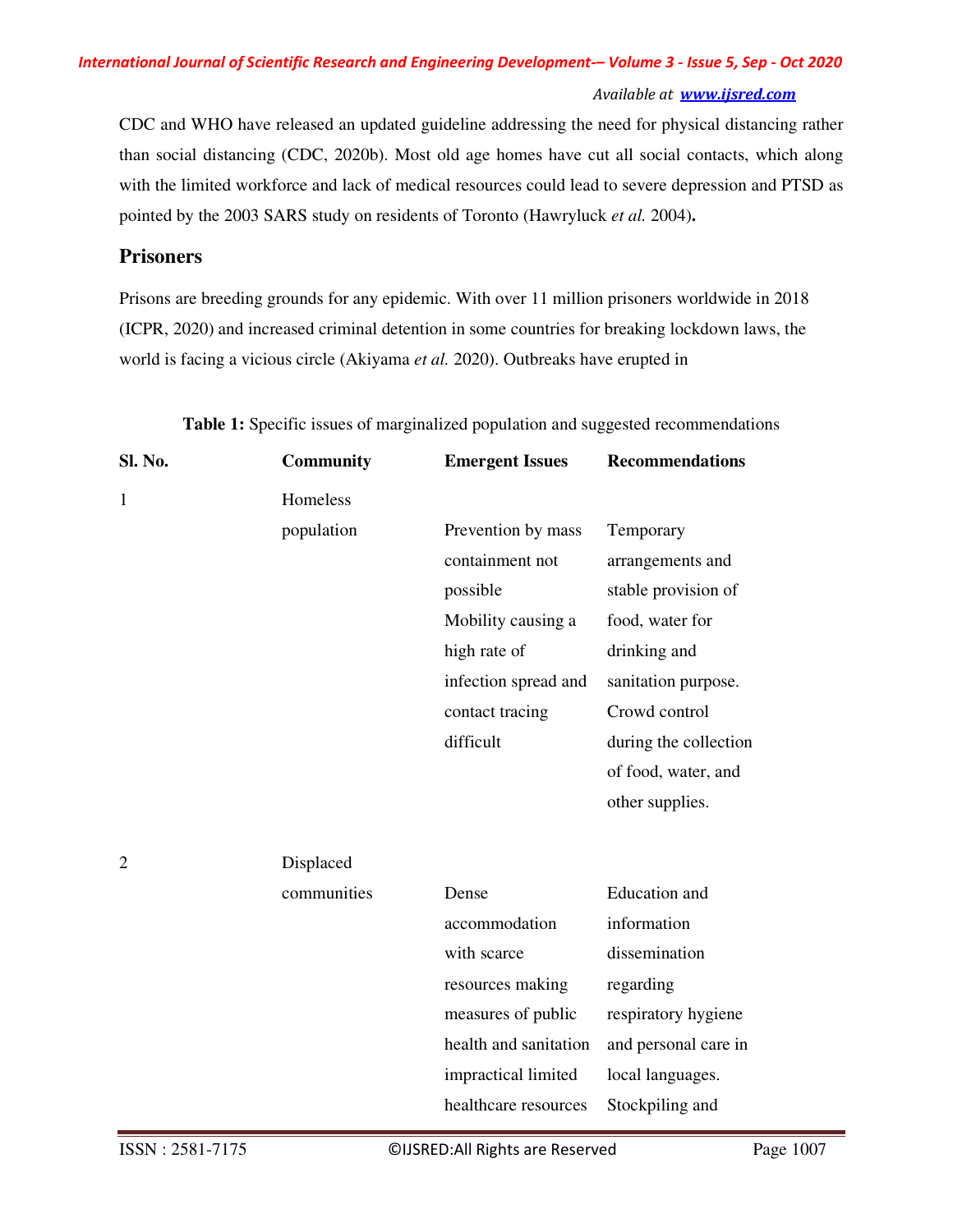#### *Available at www.ijsred.com*

| with barriers to     | mobilizing food       |
|----------------------|-----------------------|
| approach Increased   | resources, water      |
| susceptibility to    | tankers and soaps     |
| pandemic infection   | and mobile toilets to |
| due to malnutrition  | places graded in      |
| and deprivation      | response to           |
| Linguistic and       | requirements.         |
| cultural barriers to | Setting up of         |
| seeking help         | handwashing           |
| Hindrances in        | stations in water-    |
| policymaking and     | deprived areas.       |
| implementation due   | Designating areas     |
| to xenophobia and    | and personnel for     |
| lobbyism             | burial with suitable  |
|                      | training and          |
|                      | equipment             |
|                      |                       |
| The general state of | Doorstep provision    |
| low immunity due to  | of necessities and    |
| pre-existing         | medicines on a fixed  |
| pathologies and      | schedule.             |
| comorbidities        | Telephonic            |
| requiring            | conveyance of         |
| polypharmacy.        | authentic             |
| Impaired cognition,  | information about     |
| poor self-care       | the pandemic and      |
| abilities and        | supervision to        |
| increased            | ensure correct and    |
| requirement of       | timely medication     |

3 Elderly

Limited knowledge

to grasp and utilize

psychosocial

support

by caretakers who cannot be present in

person. Mindful

vigilance by the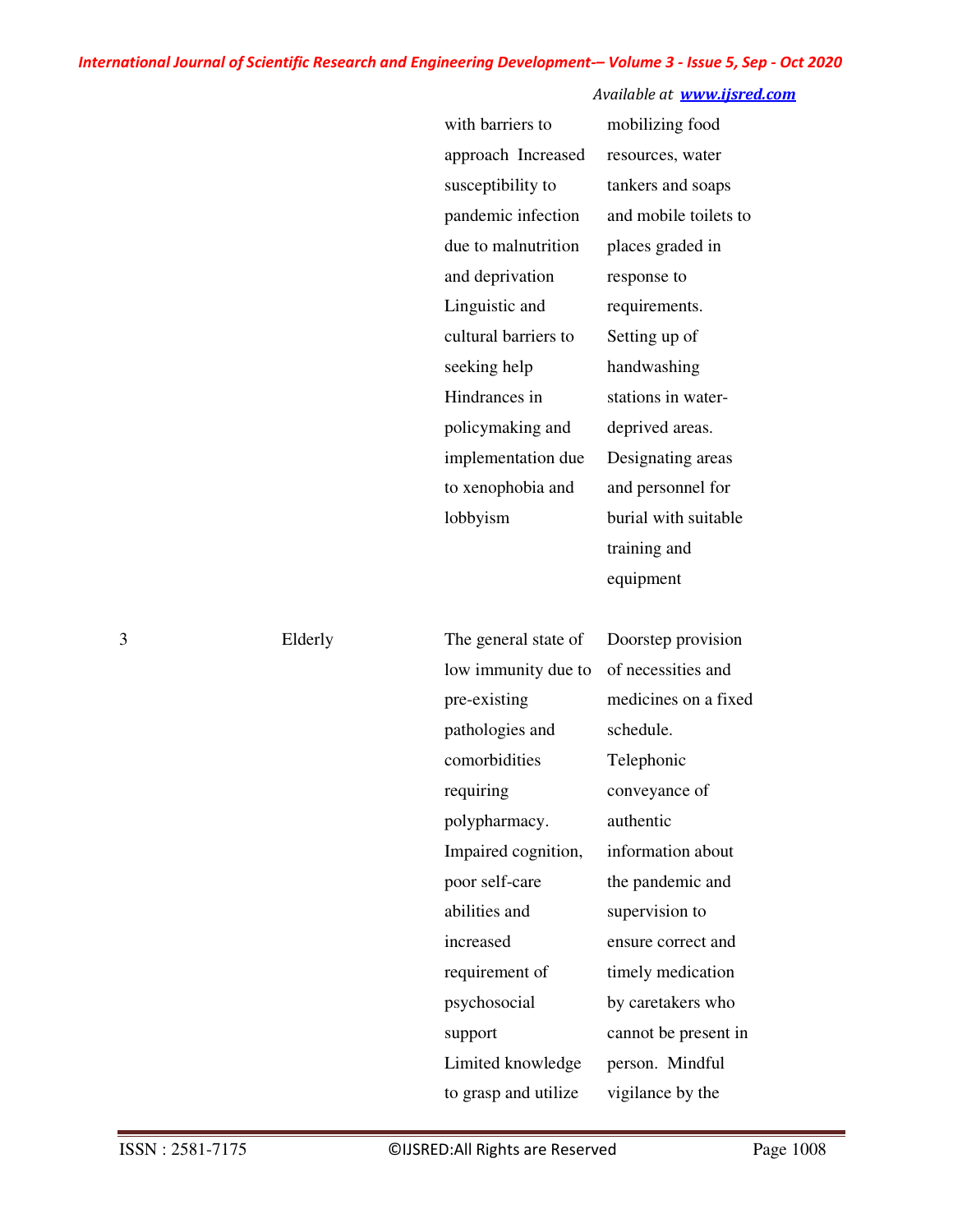## *Available at www.ijsred.com*

| technological       | neighbors, to inform   |
|---------------------|------------------------|
| advances for        | appropriate            |
| information High    | authorities in case of |
| physical and mental | mishaps.               |
| comorbidities       | Positive projection    |
|                     | in media to lift       |
|                     | spirits.               |

| 4 | Transgender | Low socioeconomic     | Periodic              |
|---|-------------|-----------------------|-----------------------|
|   |             | status and poor       | surveillance of       |
|   |             | physical health.      | symptomatic cases-    |
|   |             | Transgender related   | healthcare outreach.  |
|   |             | stigma (TRS)-         | Telephonic            |
|   |             | barrier to seeking    | consultation for      |
|   |             | healthcare            | psychosocial          |
|   |             | consultation.         | support.              |
|   |             | Unorganized           | Popularise abuse      |
|   |             | economic means        | reporting portals and |
|   |             | often involved in     | increased vigilance   |
|   |             | ceremonial            | against abuse.        |
|   |             | gratuities, begging,  | Ensure                |
|   |             | and sex trade         | postponement of       |
|   |             | increasing contact    | functions gatherings  |
|   |             | and thereby chances   | celebrations within   |
|   |             | of exposure.          | the community         |
|   |             | Acceptance issues in  |                       |
|   |             | their own families    |                       |
|   |             | leading to            |                       |
|   |             | incidences of         |                       |
|   |             | violence and abuse    |                       |
|   |             | Possible              |                       |
|   |             | discontinuation of    |                       |
|   |             | supportive therapy if |                       |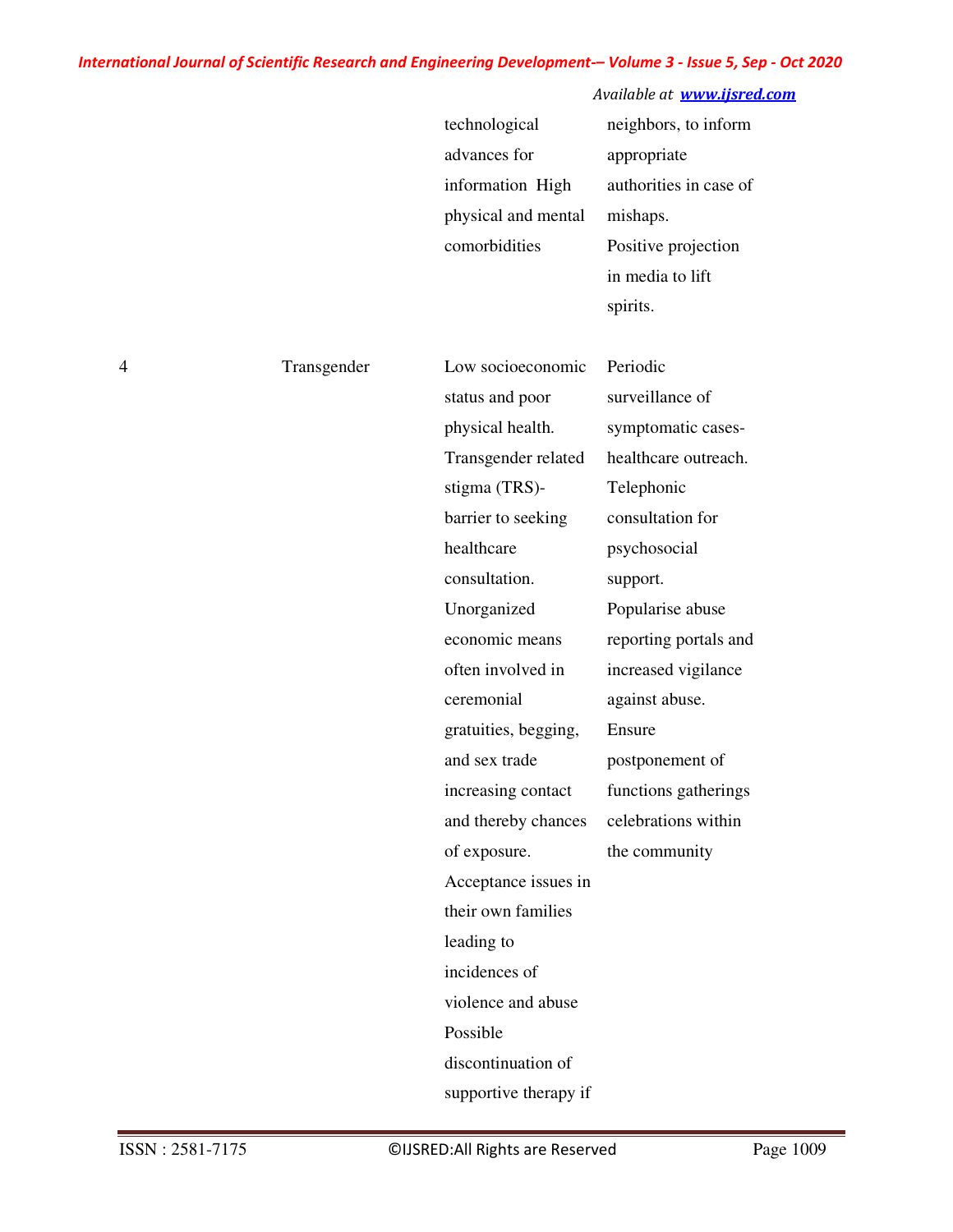*Available at www.ijsred.com*

receiving any.

| 5 | <b>Commercial Sex</b> | Dingy                   | Assurance of           |
|---|-----------------------|-------------------------|------------------------|
|   | Workers (CSW)         | accommodation with      | anonymity and          |
|   |                       | bare essentials         | monetary benefits for  |
|   |                       | making spread easy      | revealing clientele in |
|   |                       | A high incidence of     | case of the suspect or |
|   |                       | HIV makes them          | confirmed cases of     |
|   |                       | vulnerable to a         | infection. Welfare     |
|   |                       | pandemic. Client        | organization and       |
|   |                       | and CSW might not       | crowd funding          |
|   |                       | reveal their diseased   | agencies could         |
|   |                       | status resulting in the | mutually agree to      |
|   |                       | spread. Contact         | provide essentials     |
|   |                       | tracing difficult in    | and protective         |
|   |                       | case of exposure as     | equipment, masks       |
|   |                       | information is          | and condoms in red     |
|   |                       | withheld due to         | light areas.           |
|   |                       | social stigma.          |                        |
|   |                       | Work under              |                        |
|   |                       | pseudonyms often;       |                        |
|   |                       | improper                |                        |
|   |                       | identification          |                        |
|   |                       | excludes them from      |                        |
|   |                       | government welfare      |                        |
|   |                       | schemes during          |                        |
|   |                       | confinement.            |                        |
| 6 | Prisoners             |                         |                        |
|   |                       | Live in proximity-      | Conditional release    |
|   |                       | increases chances of    | of those nearing term  |
|   |                       | spread.                 | completion or on       |
|   |                       | Physical violence and   | short probation.       |
|   |                       | poor self-control       | Rehabilitation of      |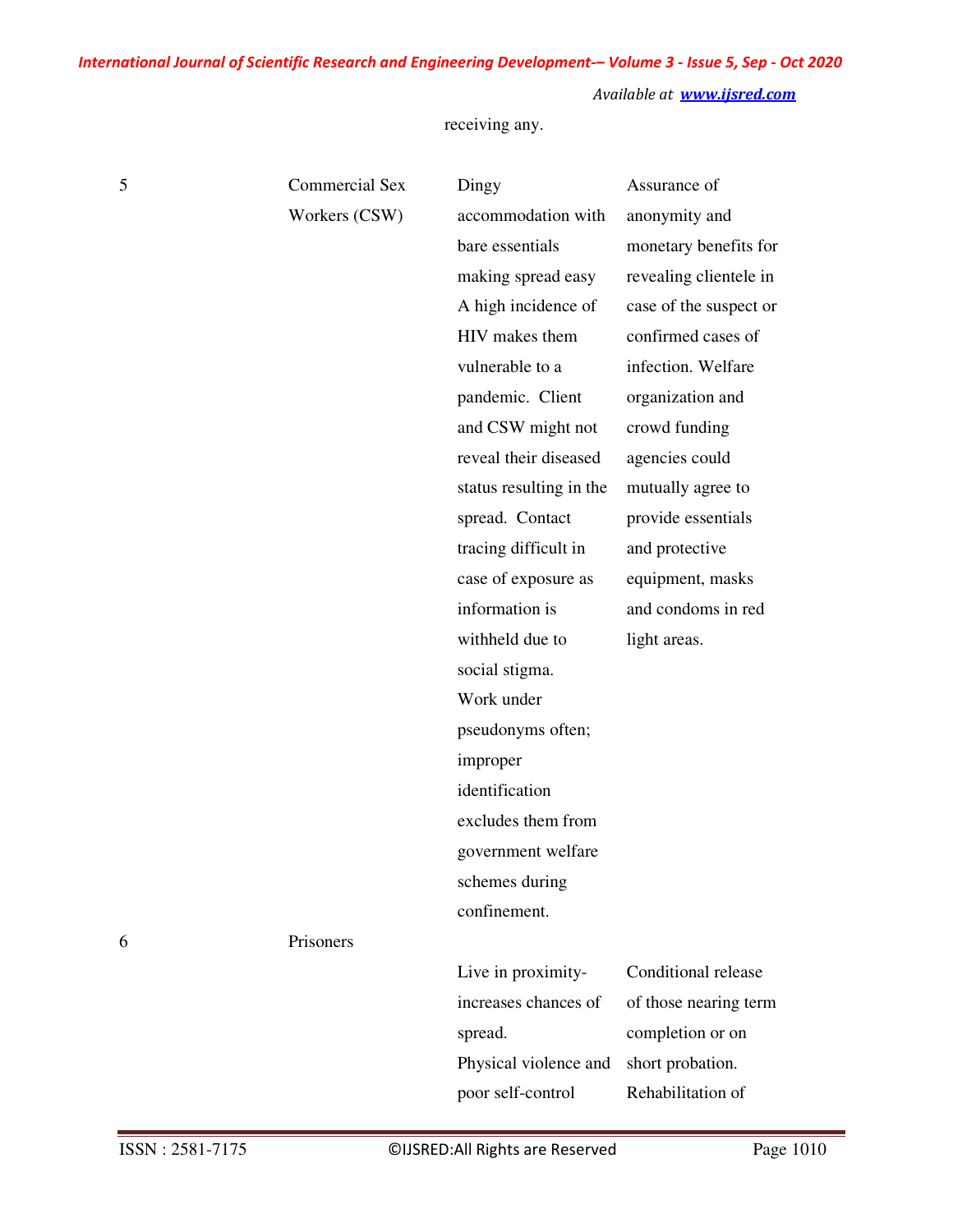#### *Available at www.ijsred.com*

| behavior, addiction.  | prisoners by          |
|-----------------------|-----------------------|
| Possible reduction in | providing them with   |
| visible health care   | needed life skills    |
| and mental health     | Regular medical       |
| personnel.            | screening and check-  |
| In the case of re-    | up.                   |
| grouping occurs after | Regular physical and  |
| conditional release   | mental health         |
| may increase the      | counseling            |
| chances of a local    | telephonically or in  |
| outbreak              | person.               |
|                       | Staff training        |
|                       | regarding hygiene-    |
|                       | related and           |
|                       | behavioral practices. |

**Table 2:** General issues of the marginalized population and suggested recommendations

## **Emergent Common Issues**

 $\triangleright$  Unemployment and economic setbacks for the whole population. The vulnerable people are worst hit because of the unorganized nature of work or trade without insurance benefits and meager savings to fall back on during lockdown impositions

 $\triangleright$  Proximity and shared living space that is congested. Distancing as an effective prevention measure cannot be employed.

 $\triangleright$  Social stigma due to varied socio-cultural and ethnic or gender-based ostracism or neglect of the elderly.

 Limited sources of reliable information and linguistic or cognitive hindrances in complete obedience.

## **Recommendations**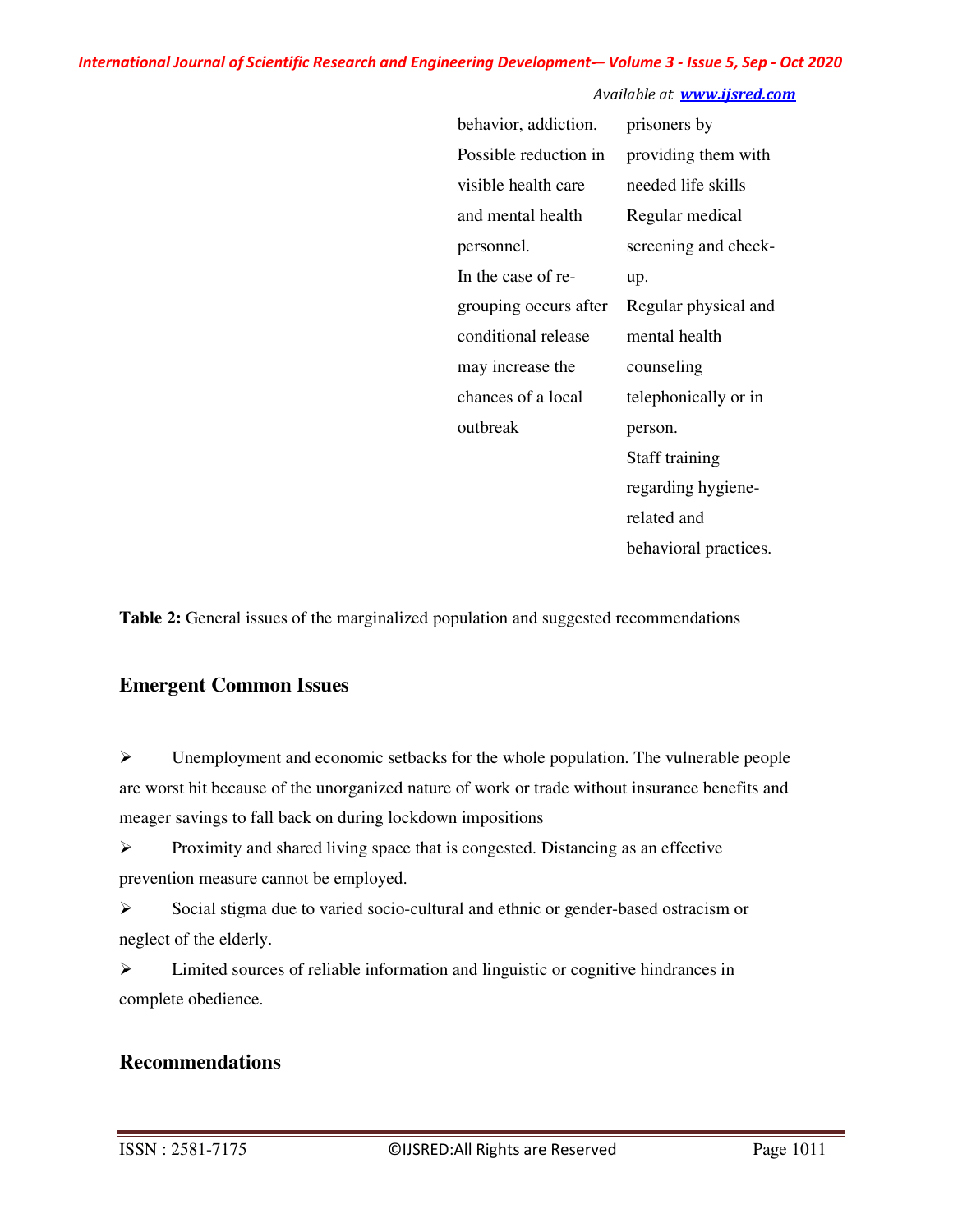Home or facility-based engagement of these persons wherever possible to overcome financial crisis

 $\triangleright$  Temporary accommodation facilities wherever possible in schools and empty office buildings, stadiums and stations

 $\triangleright$  Work for sensitizing the society and bringing forth their needs in crisis times using social media campaigns.

 $\triangleright$  Multilingual advisories printed in essential commodities for the dissemination of authentic information.

 $\triangleright$  Community leaders to be engaged in reporting suspected cases and deaths due to COVID 19

 $\triangleright$  Special provisions for the vulnerable in relief measures.

prison cells, in China and Colombia with several deaths reported in Italy, UK and Venezuela (Euronews and AFP, 2020). The USA with over 2.1 million detainees in 2016 (Williams and Ivory, 2020), had reported 1,300 confirmed cases and 32 prison deaths till 8th April (Euronews and AFP, 2020). The role of prison response in public health is tremendous, as proved by the study on the Influenza pandemic in (Maruschak *et al.* 2009). Recognizing this, the WHO has urged for preparedness, prevention, and control of the COVID-19 outbreak in prisons. UN has also urged governments to release non-serious crime offenders (UN News, 2020). Iran had released 70,000; Afghanistan and Colombia, 10,000 prisoners (Burhan, 2020) and India have decided to release over 40,000 inmates on parole (Pandey, 2020).

There are some general as well as some specific issues of these marginalized people. The table 1 and table 2 below summarize the specific and general issues of marginalized population.

## **CONCLUSION**

Regardless of gender, skin color, sexual orientation, economic background, religion, disabilities, ethnicity or legal status, medical devotion should be fundamentally equal for all groups. With the governmental and authoritative measures in place, there is a need for increased sensitivity of the masses towards the less propagated but more deprived segments of the society. At the community level, crowd funding initiatives are becoming popularised. If a small residential society can cater to their nearest area of need, economic and physiological crunches could be dealt with thereby reducing mental trauma due to those issues. In areas with some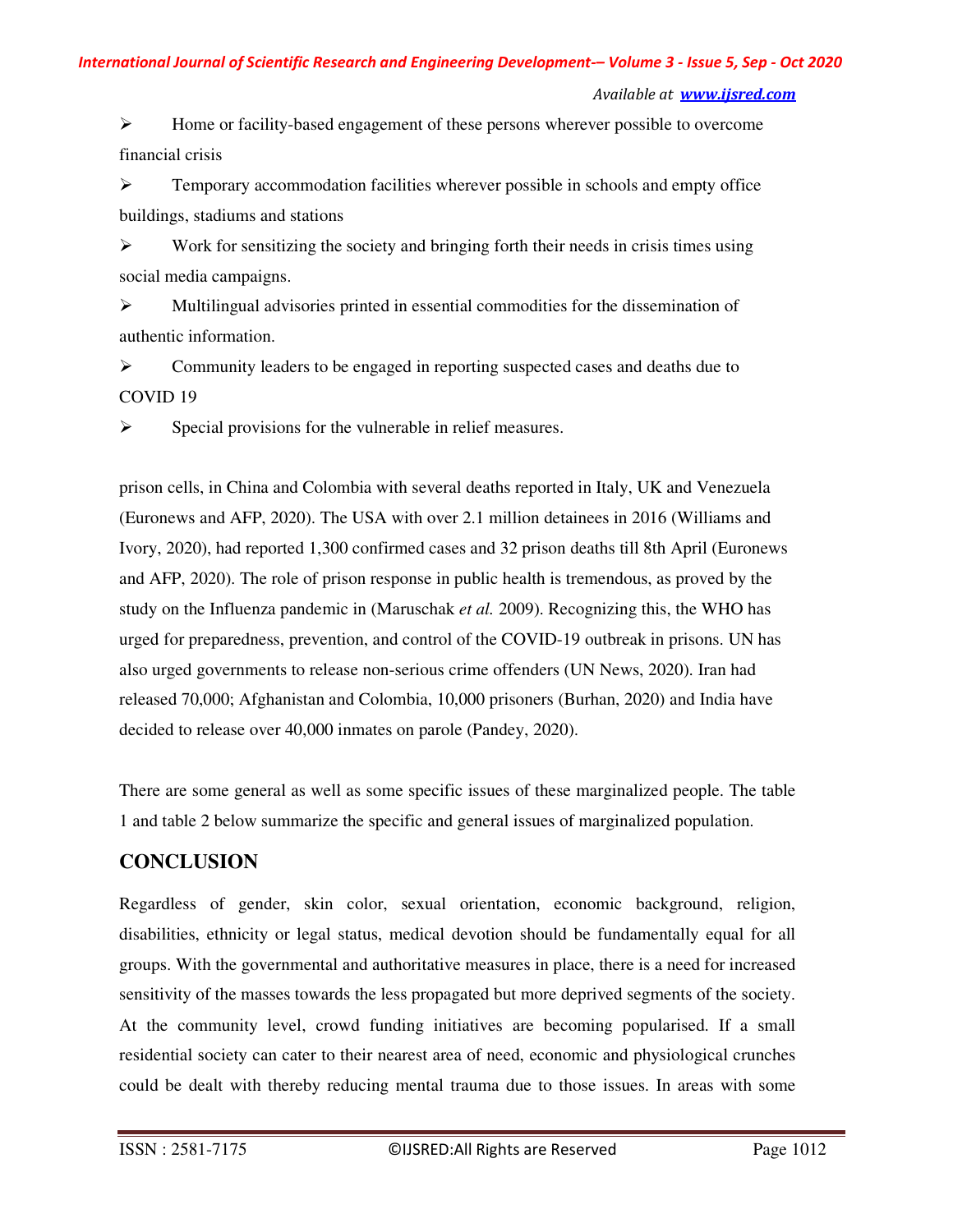considerable infection control, welfare vocations can be undertaken at the household scale. This pandemic crisis can actually stimulate the national governments, authorities and people to think about the measures to mitigate the problems faced by the marginalized community. Contribute to the building of resilience and dignity of life among them. Sensitivity among people is needed for necessary empathy that can alleviate the suffering from all of humanity.

#### **REFERENCES**

Akiyama, M.J., Spaulding, A.C. and Rich, J.D. 2020. Flattening the Curve for Incarcerated Populations — Covid-19 in Jails and Prisons. *N. Engl. J. Med.,* 0, null. https://doi.org/10.1056/ NEJMp2005687

Ball, J.R. and Evans, C.H. 2020. Safe Passage: Astronaut Care for Exploration Missions. Committee on Creating a Vision for Space Medicine During Travel Beyond Earth Orbit, Board on Health Sciences Policy, Institute of Medicine, Washington DC.

Breuninger, S.L., Emma Newburger and Kevin. 2020. Nursing homes see surge in deaths, Italy daily coronavirus death toll falls to lowest in weeks [WWW Document]. CNBC. URL https://www.cnbc.com/2020/04/12/coronavirus-live-updates-uk-pm-boris-johnson-dischargedfrom-hospital.html (accessed 4.14.20).

Burhan, F. 2020. Wider Steps Needed to Protect Prisoners' Health in Italy [WWW Document]. Hum. Rights Watch. URL https:// www.hrw.org/news/2020/03/20/wider-steps-needed-protectprisoners-health-italy (accessed 4.24.20).

CDC, 2020a. Coronavirus Disease 2019 (COVID-19) [WWW Document]. Cent. Dis. Control Prev. URL https://www. cdc.gov/coronavirus/2019-ncov/hcp/long-term-care.html (accessed 4.14.20).

CDC, 2020b. Coronavirus Disease 2019 (COVID-19) Preparedness Checklist for Nursing Homes and other Long-Term Care Settings. Center for Disease control., Geneva Switzerland.

Chotiner, I. 2020. The Danger of COVID-19 for Refugees. New Yorker.

Dhejne, C., Van Vlerken, R., Heylens, G. and Arcelus, J. 2016. Mental health and gender dysphoria: A review of the literature. *Int. Rev. Psychiatry,* **28**: 44–57.

Dominey-Howes, D., Gorman-Murray, A. and McKinnon, S. 2018. On the disaster experiences of sexual and gender (LGBTI) minorities : insights to support inclusive disaster risk reduction policy and practice. *Aust. J. Emerg. Manag.,* pp. 60–68.

Euronews and AFP, 2020. Death toll rises in Italian prisons as inmates riot over COVID-19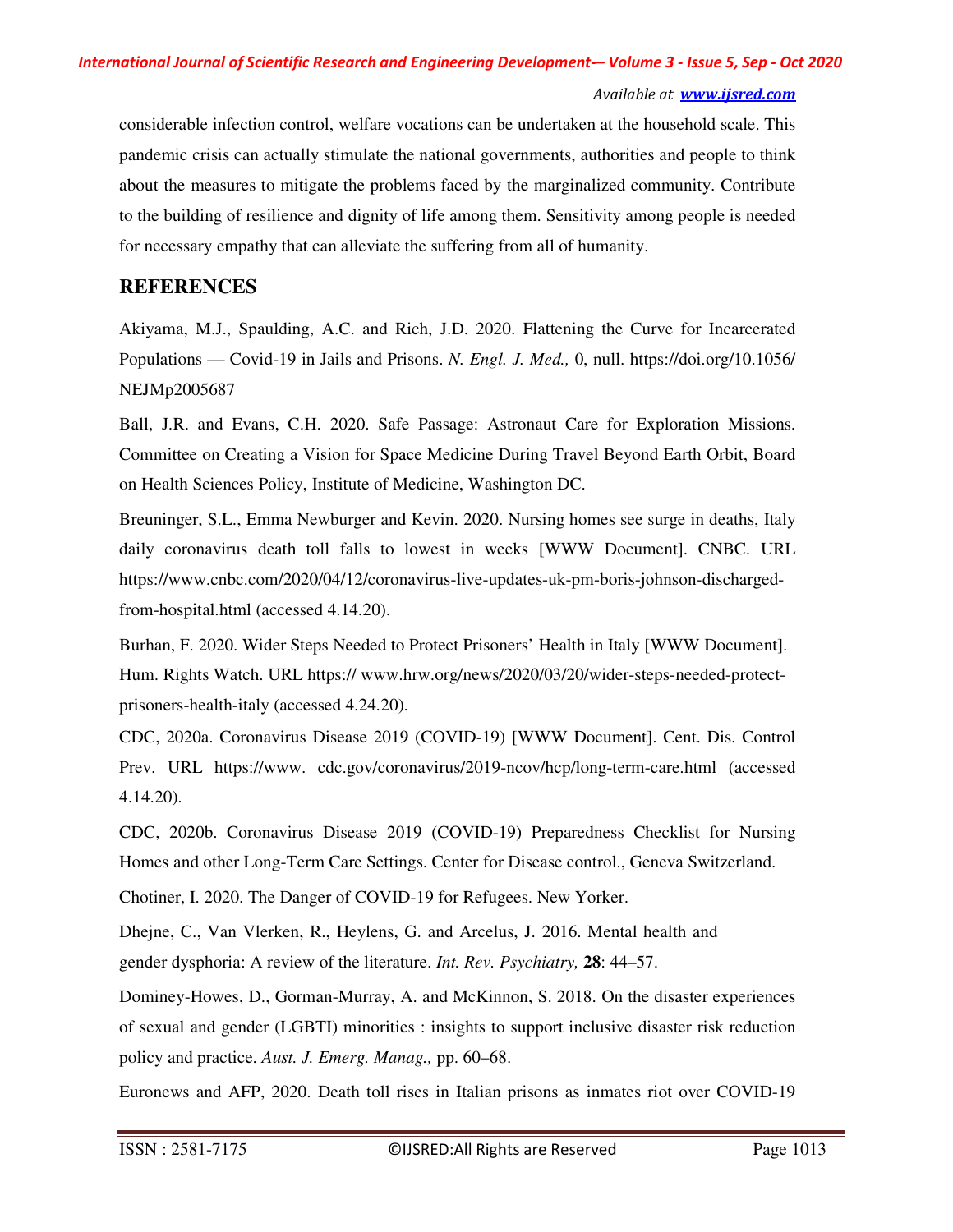rules. Euro News.

Fazel, M., Wheeler, J. and Danesh, J. 2005. Prevalence of serious mental disorder in 7000 refugees resettled in western countries: a systematic review. *The Lancet,* **365**: 1309–1314.

Garg, S. 2020. Hospitalization Rates and Characteristics of Patients Hospitalized with Laboratory-Confirmed Coronavirus Disease 2019 — COVID-NET, 14 States, March 1–30, 2020. MMWR Morb. Mortal. Wkly. Rep. 69. https://doi.org/10.15585/ mmwr.mm6915e3

Hawryluck, L., Gold, W.L., Robinson, S., Pogorski, S., Galea, S. and Styra, R. 2004. SARS control and psychological effects of quarantine, Toronto, Canada. *Emerg. Infect. Dis.,* **10**: 1206–1212.

ICPR, 2020. World Prison Brief | an online database comprising information on prisons and the use of imprisonment around the world [WWW Document]. ICPR.org. URL https://www. prisonstudies.org/ (accessed 4.24.20).

International Committe of Red Cross, 2020. COVID-19: Urgent action needed to counter major threat to life in conflict zones [WWW Document]. Int. Comm. Red Cross. URL https:// www.icrc.org/en/document/covid-19-urgent-action-needed-counter major-threat-life-conflictzones (accessed 4.24.20).

Kennith, R. 2020. COVID-19: What about the transgender community? *The Hindu*.

 Khan, S.I., Hussain, M.I., Parveen, S., Bhuiyan, M.I., Gourab, G., Sarker, G.F., Arafat, S.M. and Sikder, J. 2009. Living on the extreme margin: social exclusion of the transgender population (hijra) in Bangladesh. *J. Health Popul. Nutr.,* **27**: 441–451.

 Kluge, H.H.P., Jakab, Z., Bartovic, J., D'Anna, V. and Severoni, S., 2020. Refugee and migrant health in the COVID-19 response. *The Lancet,* **395**: 1237–1239.

Liphshiz, C. 2020. Coronavirus kills 15 at Amsterdam's Jewish old-age home [WWW Document]. URL https://www.timesofisrael. com/coronavirus-kills-15-at-amsterdams-jewishold-age-home/ (accessed 4.24.20).

Liu, K., Chen, Y., Lin, R. and Han, K. 2020. Clinical features of COVID-19 in elderly patients: A comparison with young and middle-aged patients. *J. Infect*., 0. https://doi.org/10.1016/j. jinf.2020.03.005

Maruschak, L.M., Sabol, W.J., Potter, R.H., Reid, L.C. and Cramer, E.W. 2009. Pandemic Influenza and Jail Facilities and Populations. *Am. J. Public Health,* **99**: S339–S344.

OCHA, 2020. COVID-19: IASC issues interim guidance for camp operations and addressing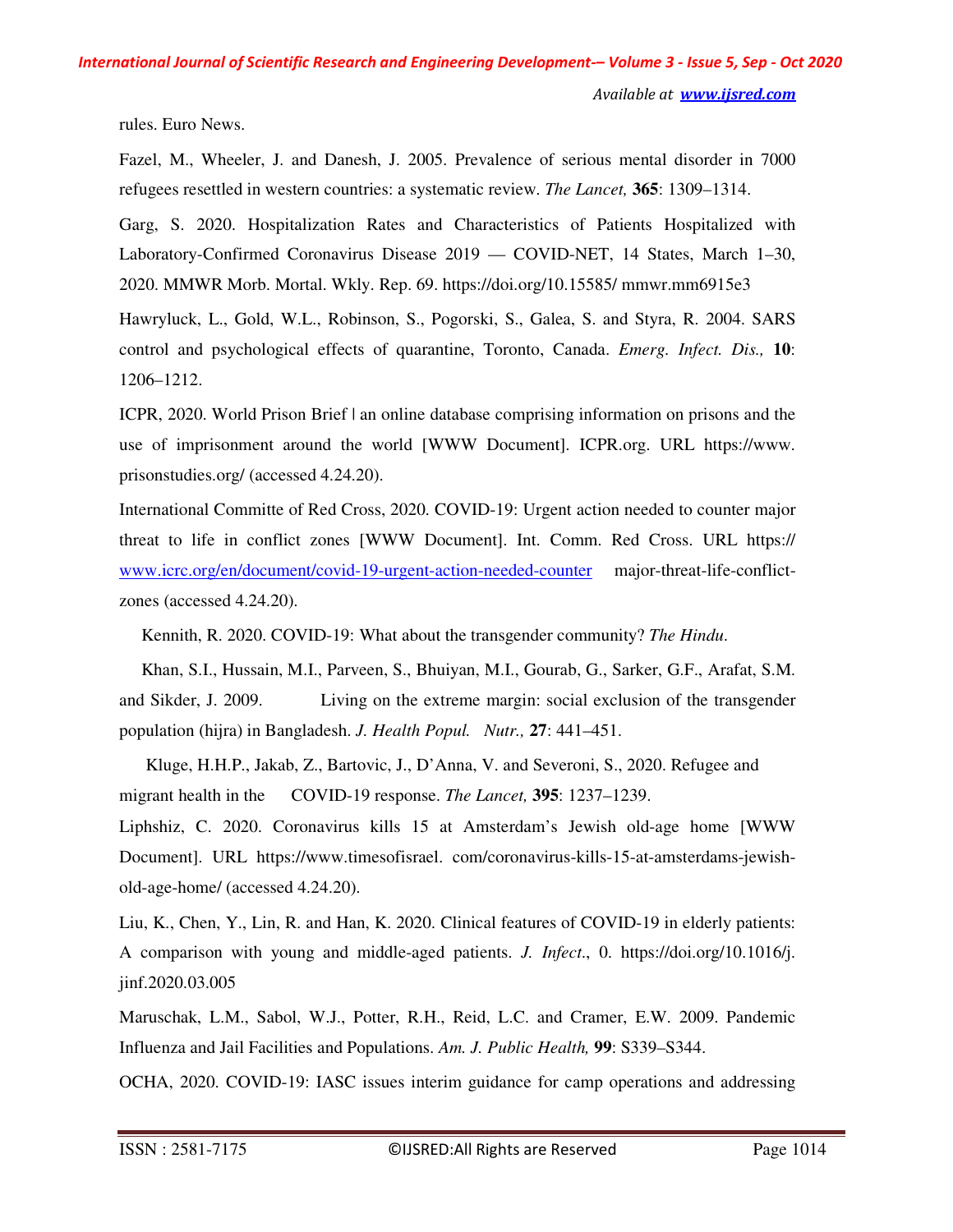```
Available at www.ijsred.com
```
mental health and psychosocial support [WWW Document]. OCHA. URL https://www. unocha.org/story/covid-19-iasc-issues-interim-guidance-camp-operations-and-addressingmental-health-and (accessed 4.24.20).

Pandey, T. 2020. Coronavirus: India's packed prisons raise Covid-19 alarm - Mail Today News [WWW Document]. *India Today News*. URL https://www.indiatoday.in/mail-today/story/indiapacked-prisons-raise-coronavirus-alarm-1661136-2020-03-30 (accessed 4.24.20).

Poteat, T., Wirtz, A.L., Radix, A., Borquez, A., Silva-Santisteban, A., Deutsch, M.B., Khan, S.I., Winter, S. and Operario, D. 2015. HIV risk and preventive interventions in transgender women sex workers. *The Lancet,* **385**: 274–286.

Reuters, 2020. 'Just one case': fears coronavirus may spread like wildfire in world's refugee camps. Reuters.

Schiff, J.W., Pauly, B. and Schiff, R.A. 2017. Pandemic Preparedness in the Homeless Sector: Reports from Homeless People. *Prehospital Disaster Med*., **32**: S182–S182.

Stroumsa, D. 2014. The state of transgender health care: policy, law, and medical frameworks. *Am. J. Public Health,* **104**: e31– e38.

The World Bank, 2020. COVID-19 (Coronavirus) Drives Sub- Saharan Africa Toward First Recession in 25 Years [WWW Document]. World Bank. URL https://www.worldbank.org/ en/news/press-release/2020/04/09/covid-19-coronavirus-drives-sub-saharan-africa-toward-firstrecession-in-25-years (accessed 4.24.20).

UN News, 2020. UN rights chief urges quick action by governments to prevent devastating impact of COVID-19 in places of detention | [WWW Document]. U. N. URL https:// news.un.org/en/story/2020/03/1060252 (accessed 4.24.20).

United Nations, Department of Economic and Social Affairs, Population Division, 2020. World population ageing, 2019 highlights.

United Nations High Commissioner for, 2020. The rights and health of refugees, migrants and stateless must be protected in COVID-19 response [WWW Document]. UNHCR. URL https://www.unhcr.org/en-in/news/press/2020/3/5e836f164/ rights-health-refugees-migrantsstateless-must-protected-covid-19-response.html (accessed 4.24.20).

WHO, 2020. Preparedness, prevention and control of coronavirus disease (COVID-19) for refugees and migrants in non-camp settings (Interim guidance). WHO 1–6. https://doi.org/ WHO/2019-nCoV/Refugees\_Migrants/2020.1